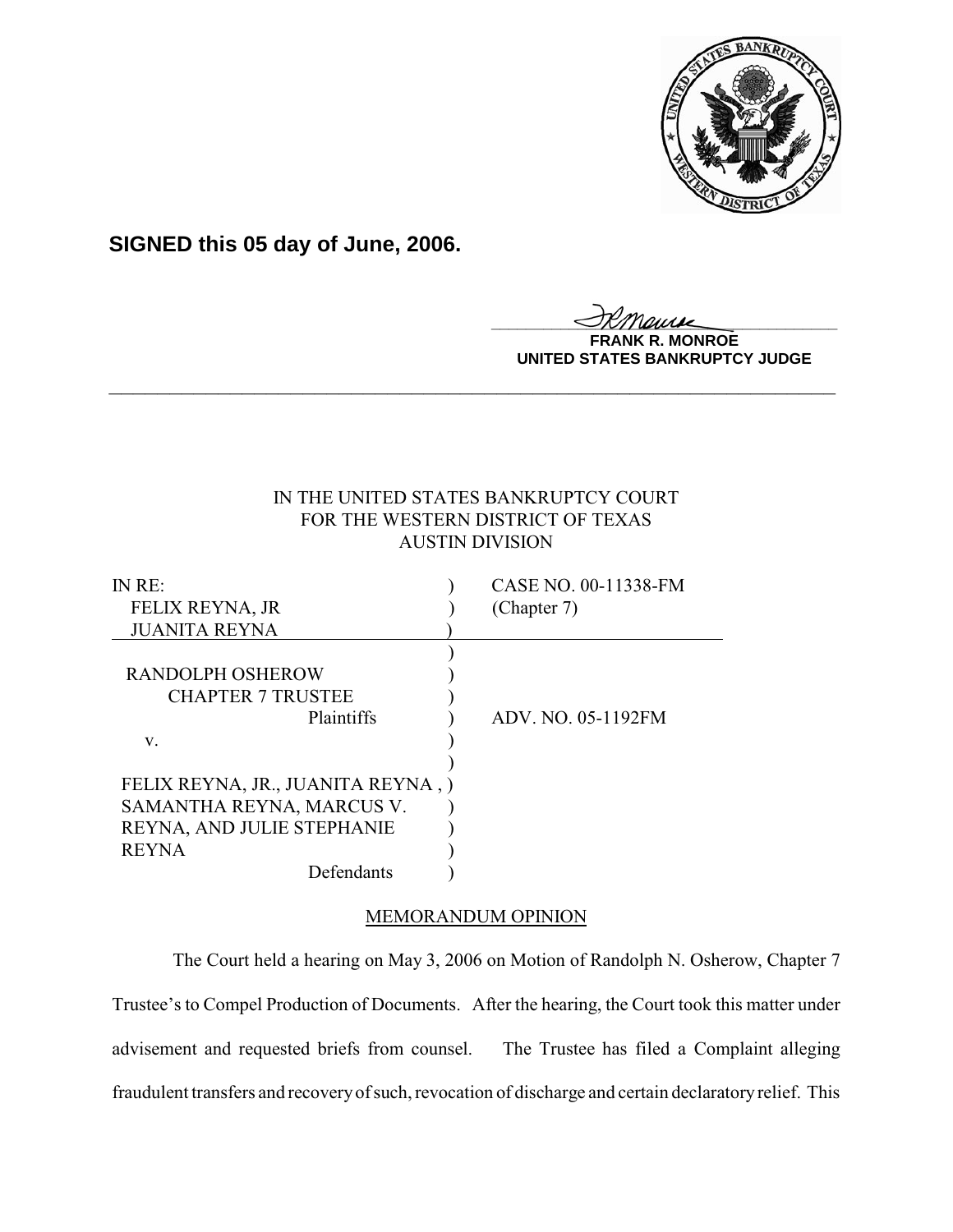discovery matter thus arises in a core proceeding under 28 U.S.C. §157. As such, it is a matter which arises both under title 11 and in a case under title 11. Accordingly, this Court has jurisdiction to enter a final order under 28 U.S.C. §1334(a) and (b), 28 U.S.C. §157(a) and (b)(1), 28 U.S.C. §151 and the Standing Order of Reference from the United States District Court for the Western District of Texas.

### Statement of Facts

#### Background Facts

Defendants Felix Reyna, Jr. and Juanita Reyna (also "Debtors" herein) filed for relief under Chapter 7 of the BankruptcyCode on May 1, 2000. The Debtors received their discharge on August 10, 2000 and the case was closed on August 10, 2000 as a "No Asset" case. The Debtors filed a *pro se* Motion to Reopen the case on or about March 5, 2003 to seek sanctions against Arlette Molina and Associates but on March 25, 2003 withdrew their Motion. Debtors, then represented by counsel, filed another Motion to Reopen to seek a discharge of the indebtedness of certain attorney fees incurred in connection with the Debtors' lawsuit against the City of San Marcos. The Court entered an Order reopening the case on July 30, 2004 to allow Adversary Proceeding 04-1278 to be filed.

At the trial of Adversary Proceeding 04-1278 evidence was introduced that on August 18, 1999 within one year of filing their bankruptcy the Debtors conveyed their principal residence and another tract of land to their children for little or no consideration. Such conveyances were not disclosed in the Debtors' Schedules or Statement of Financial Affairs. Further, it came to light that some of such property was reconveyed to the Debtors by their children after their bankruptcy case was closed. The Court noted its concerns with respect to these property transfers and the actions of the Debtors on the record at that time. As a result of this non-disclosure, the U.S. Trustee's office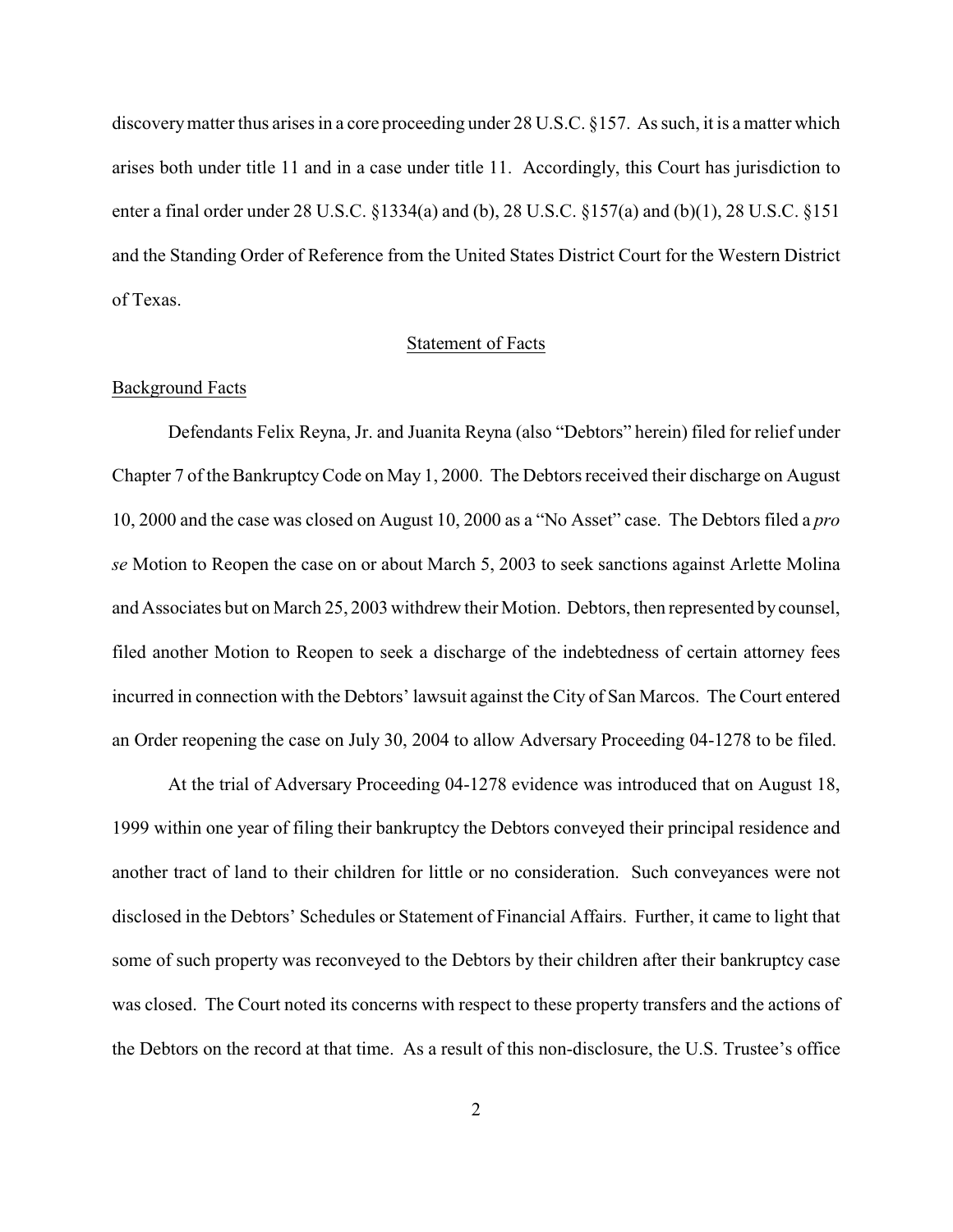filed a Motion for the Court to appoint a Chapter 7 Trustee to investigate the transfers and the circumstances surrounding such. Randolph Osherow was then re-appointed to act as the Chapter 7 Trustee in this case.

The Trustee has alleged that Mr. Reyna, prior to actually filing for relief under Chapter 7, attempted to represent himself and prepared a rough draft in his own handwriting of his and his wife's Schedules and Statement of Financial Affairs. Mr. Reyna then decided he needed an attorney's assistance and hired Robert Paul Randolph to represent he and his wife. Mr. Randolph used the rough draft to prepare the actual Schedules and Statement of Financial Affairs that were filed. The Trustee has filed his Motion to Compel discovery of this rough draft along with all the other documents in Mr. Randolph's file.

The Trustee, in his brief, asserts that even if the attorney-client communications are privileged, they are now discoverable under the crime-fraud exception as Mr. Reyna has perpetrated a fraud, if not a crime. The Trustee argues that the series of conveyances and reconveyances, whether in complicity with the Reynas' former attorney or not, are rife with badges of fraud, including making transfers to insiders (the Debtors' children), transferring properties for little of no consideration, the Debtors' retention of the use and benefit of the properties and the concealment of such transfers and the failure to disclose such in bankruptcy as required.

Debtors' counsel, in his brief, argues that the Trustee has not established a prima facie case of fraud which would allow discovery of Mr. Randolph's file. The Trustee has only allegations, assertions, and circumstantial evidence which is only grounds to conduct further investigation not discover attorney-client communications.

Debtors counsel has filed an answer in this adversary proceeding and has pled statute of limitations with respect to the Trustee's cause of action for revocation of discharge as Debtor's only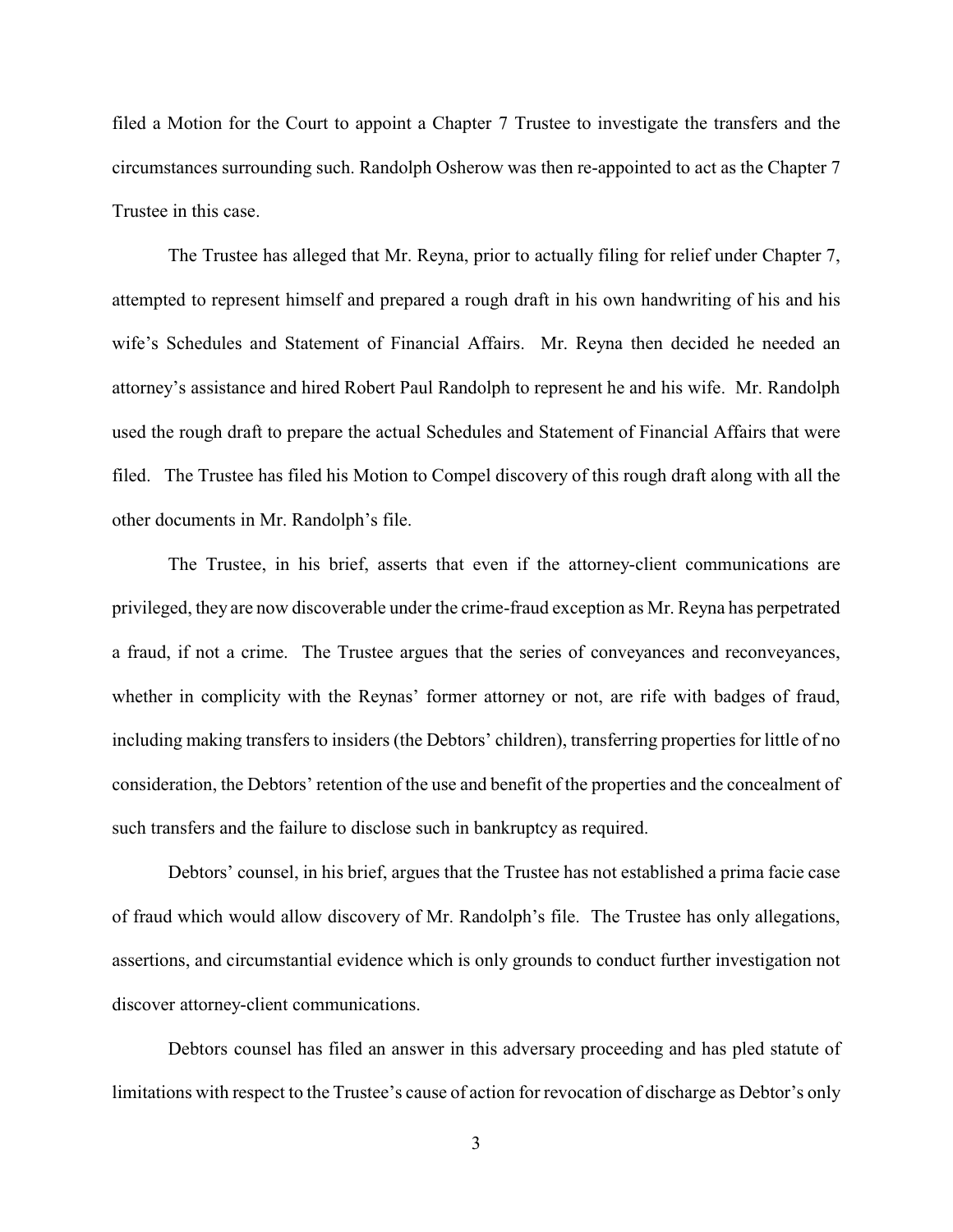affirmative defense. The Court has issued a summary judgment ruling granting this defense.

Mr. Reyna, however, has filed his own *pro se* brief in opposition to this Motion to Compel as well as several other *pro se* responses to various other pleadings currently on file alleging that Mr. Robert Randolph, the Reynas' former bankruptcy attorney, omitted information that was in the rough draft forms given to Mr. Randolph by Mr. Reyna. In his brief in opposition to the Motion to Compel, Mr. Reyna indicates the rough draft contained the correct information regarding the property at issue and has called into question his former attorney's competence as a defense to the Trustee's Complaint.

#### Issue Presented

Is the information in the Debtors' former bankrupty attorney's file protected by the attorneyclient privilege?

#### Conclusions of Law

The law of evidence recognizes that some confidential communications may be privileged at trial and during discovery, even though they have the effect of withholding relevant information from the factfinder, "because lawmakers and courts consider protecting confidential relationships more important to society than ferreting out what was said within the relationship." *United States v. Ballard,* 779 F.2d 287, 292 (5<sup>th</sup> Cir.), *cert. denied,* 475 U.S. 1109, 106 S.Ct. 1518, 89 L.Ed.2d 916 (1986). It is obvious that the documents requested by the Trustee in this proceeding are protected by the attorney-client privilege. The attorney-client privilege is "the oldest of the privileges for confidential communications known to the common law." *Upjohn Co. v. United States,* 449 U.S. 383, 389, 101 S.Ct. 677,682, 66 L.Ed.2d 584 (1981). The attorney-client privilege does not exist, however, "when the lawyer becomes either the accomplice or the unwitting tool in a continuing or planned wrongful act." *United States v. Ballard,* 779 F.2d 287, 292 (5<sup>th</sup> Cir.), *cert. denied,* 475 U.S.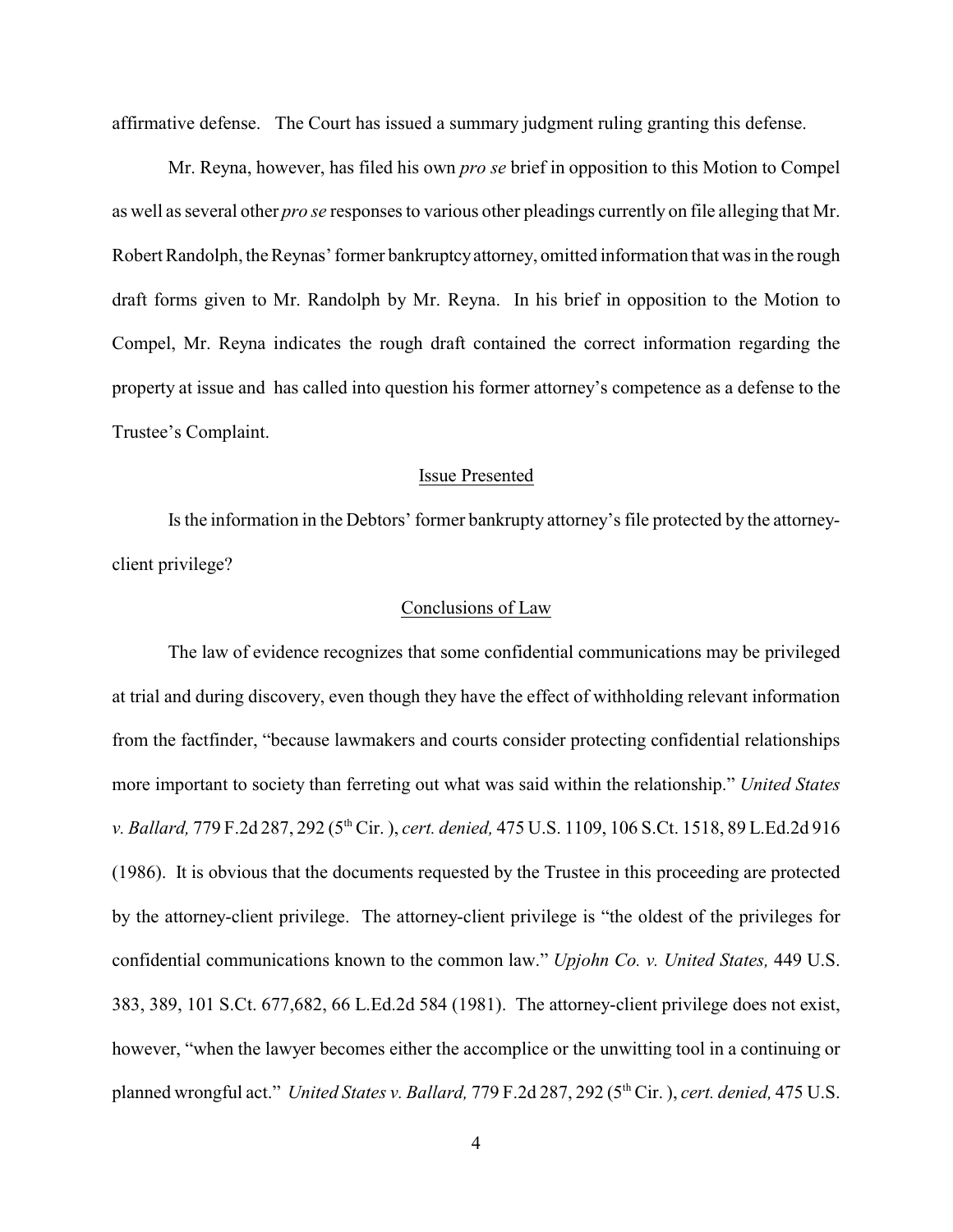1109, 106 S.Ct. 1518, 89 L.Ed.2d 916 (1986). This is where the crime-fraud exception applies.

To invoke the crime/fraud exception, a party must establish a *prima facie* case that a crime/fraud has been committed. A party must present evidence of an intent to deceive to establish a *prima facie* case of fraud or perjury. *Industrial Clearinghouse, Inc. v. Browning Manufacturing Division of Emerson Electric Co., 953 F.2d 1004, 1008 (5<sup>th</sup> Cir. 1992). <i>See also United States v. Ballard* 779 F.2d 287.

The Supreme Court has, however, provided fairly detailed guidelines regarding the burdens

and methods of obtaining *in camera* review to also establish if the exception applies:

We hold that *in camera* review may be used to determine whether allegedly privileged attorney-client communications fall withing the crime-fraud exception. We further hold, however, that before a district court may engage in *in camera* review at the request of the party opposing the privilege, the party must present evidence sufficient to support a reasonable belief that *in camera* review may yield evidence that establishes the exception's applicability. Finally, we hold that the threshold showing to obtain *in camera* review may be met by using any relevant evidence, lawfully obtained, that has not been adjudicated to be privileged.

*United States v. Zolin,* 491 U.S. 554, 575075, 109 s.Ct. 2619, 2632, 105 L.E.2d 469 (1989).

The Court is not certain that the Trustee has established a *prima facie* case that fraud has been committed although the circumstantial evidence is quite damaging to the Reynas. The Court does believe that the Trustee has presented evidence sufficient to support a reasonable belief that *in camera* review of the documents may yield further evidence that establishes the exception's applicability. The series of conveyances and reconveyances, including making transfers to insiders (the Debtors' children), transferring properties for little or no consideration, the Debtors' retention of the use and benefit of the properties and the concealment of such transfers and the failure to disclose such in bankruptcy as required, all reasonably support that the documents in Mr. Randolph's file would further establish whether the crime/fraud exception should apply.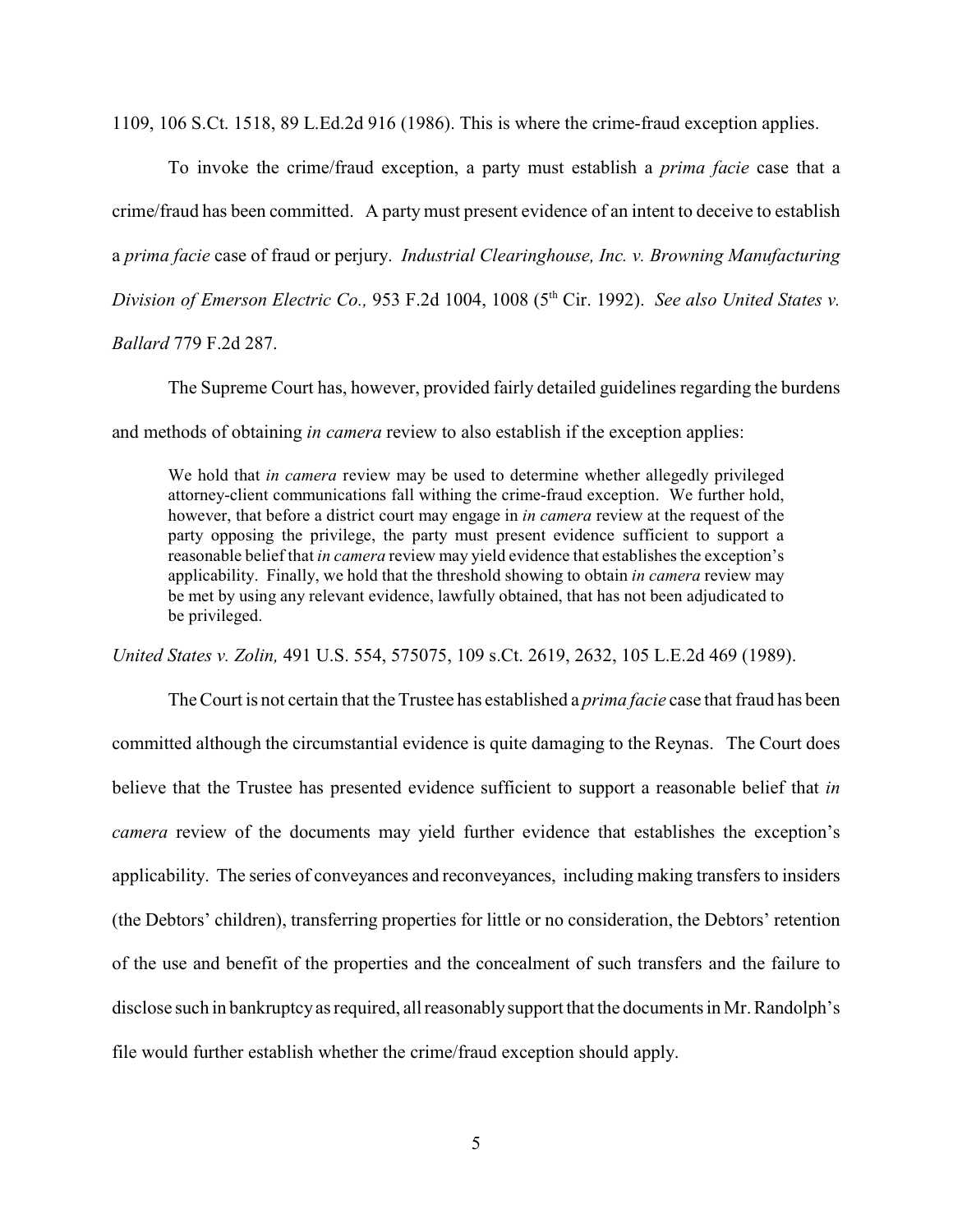However, no inspection at this time is needed, as Mr. Reyna, himself, has waived his attorney-client privilege by his affirmative reliance on the documents at issue. Mr. Reyna has repeatedly in his *pro se* pleadings questioned Mr. Randolph's preparation of the Reynas' Schedules and Statement of Financial Affairs. He blames Mr. Randolph for mistakes and/or omissions made in the filed Schedules and Statement of Financial Affairs that were prepared from the rough drafts Mr. Reyna personally provided to Mr. Randolph. Mr. Reyna claims he provided correct information to Mr. Randolph regarding the property transfers in these rough drafts.

A litigant cannot at one and the same time place privileged matters into issue and also assert that those matters nonetheless remain privileged and not subject to full disclosure and exploration. *Laughner v. United States, 373 F.2d 326 (5<sup>th</sup> Cir. 1967). In <i>Laughner*, the plaintiff claimed that he was inadequately represented by counsel who urged him to plead guilty. Then he alleged it violated the privilege to call the lawyer to testify about their communications. The court rejected the proposal as outrageous. "The privilege is not an invioable seal upon the attorney's lips. It may be waived by the client, and where, as here, the client alleges a breach of duty to him by the attorney, we have not the slightest scruple about deciding that he thereby waives the privilege as to all communications relevant to the issue." *Id.* at 327.

Such a challenge may come in an action against the attorney for malpractice or conflict of interest or through claims of ineffectiveness asserted as a defense or an excuse in another action. *See Kabushiki Kaisha Hattori Seiko v. Gruen Industries, Inc.*, 4 Fed. R. Serv. 3d 830 (S.D.N.Y. 1986). Here, defendant claimed that the plaintiff committed fraud on the Patent and Trademark Office ("PTO") in prosecuting its trademark applications by intentionally failing to disclose that "SEIKO" means "precision." The defendant alleged that this failure infringed its prior right to the trademark "PRECISION." The plaintiff attempted to avoid the fraud claim by attributing its inconsistent